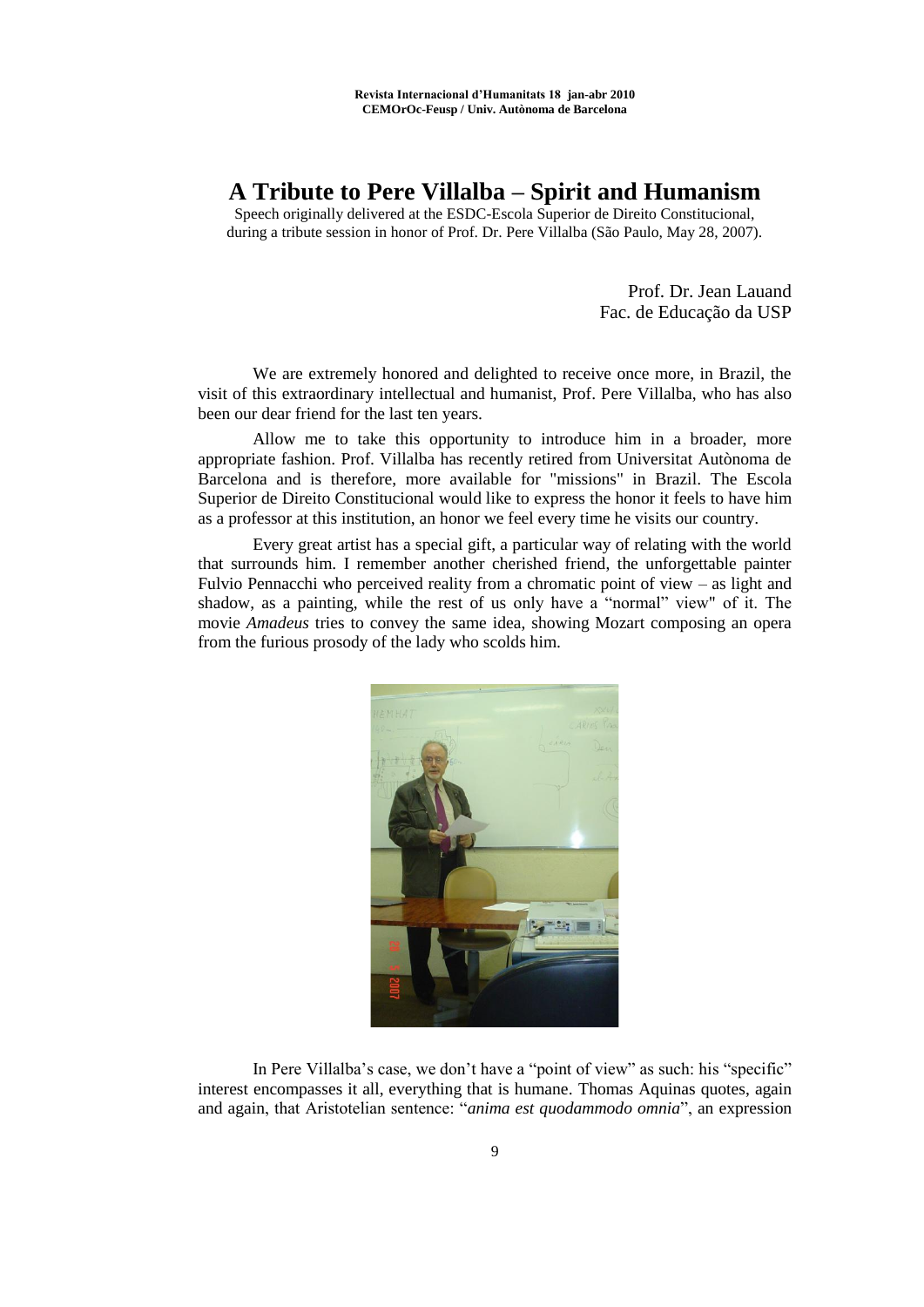of a fundamental legacy of the West: the spirit is the gateway to the entirety of reality and the spiritual soul, with its spiritual powers, is to "*convenire cum omni ente*", as stated in the beginning of the *De Veritate*.

The intelligence, the willingness and love are limitless. While our sensory knowledge is limited to the *Umwelt*, to the world that surrounds us, the spirit has no boundaries. Pere Villalba has undertaken, throughout his career and life, this spiritual passion that captures his interest in everything human.

From his deep Catalan roots, Pere opens himself up to the universe. His ability to meet this challenge involve a profound knowledge, a deep understanding (meaning both to know and to savor the knowledge) of the ancient peoples. He has a unique knowledge of and relishes the Greek and Roman classic works and their medieval followers.

It's not our intention (the task would be endless) to list here all his titles - such as that of academician of the Real Academia de Buenas Letras de Barcelona or Doctor Honoris Causa (Philosophy and History of Ideas) of the Università di Palermo – or his outstanding and erudite works as thinker, translator and editor, some truly monumental such as those related to the *Arbor Scientiae* volumes by Ramon Llull for the Corpus Christianorum collection. Extremely attentive to the contemporary reality, when faced with each event and upon each incidence, Pere Villalba engages in a dialogue and discussions and gets advice from Cicero, Xenophon, Llull and Cassiodorus...

The reference to Cassiodorus is not a casual one. It wasn't by accident that a few minutes ago - during his conference on the Carian language and on his equally important work as an archeologist – Pere Villalba evoked the sentence from the *Instituiones (XXXVI): "Sit ergo antiquorum labor opus nostrum": May our endeavors* be the labor of our ancestors.

The greatness of Cassiodorus – unfortunately, so little remembered – resides in taking decisive strides towards the formation of Europe and the West. The foundation of the Vivarium Monastery in 555, transformed the recently created Benedictine monasteries into an ancient preservation site, into a sanctuaries (*sanctuary* also in the sense of refuge) of classic knowledge threatened by the then prevailing barbarism.

Nowadays, upon witnessing, once more, the cultivation of the ancient civilizations and their values being threatened by the new age of barbarism — by productivity, massification and profit – whereby the university itself is being targeted, Prof. Pere Villalba's immense body of work emerges as a message of hope that the university will find its *universitas,* its original vocation of opening up to wholeness which, as we well know, also includes the spiritual component.

Through his interest in knowledge that transcends boundaries, Pere Villalba has contributed a great deal to the Brazilian cause. We owe to his generosity, besides the countless conferences and publications among us, the creation of this Journal (RIH), which he founded in Barcelona in 1998, in partnership with the CEMOrOc - Centro de Estudos Medievais Oriente & Ocidente da Faculdade de Educação da Universidade de São Paulo, where he holds the position of professor and founding member.

Beyond his unmatched kowledge and erudition, the dear professor and friend Pere Villalba also teaches us another lesson - on humaneness**.** Knowledge of the classics, according to him, is also the result of savoring reality as a whole and with reverence, which, according to Plato and Aristotle, is the principle of wisdom in itself.

When he was previously in São Paulo, Pere wanted to visit with the guaranis and we went to the *Tonendé Porã* village of Parelheiros. I was very impressed by the immediate empathy between the cultured European and the Indians. It was as if they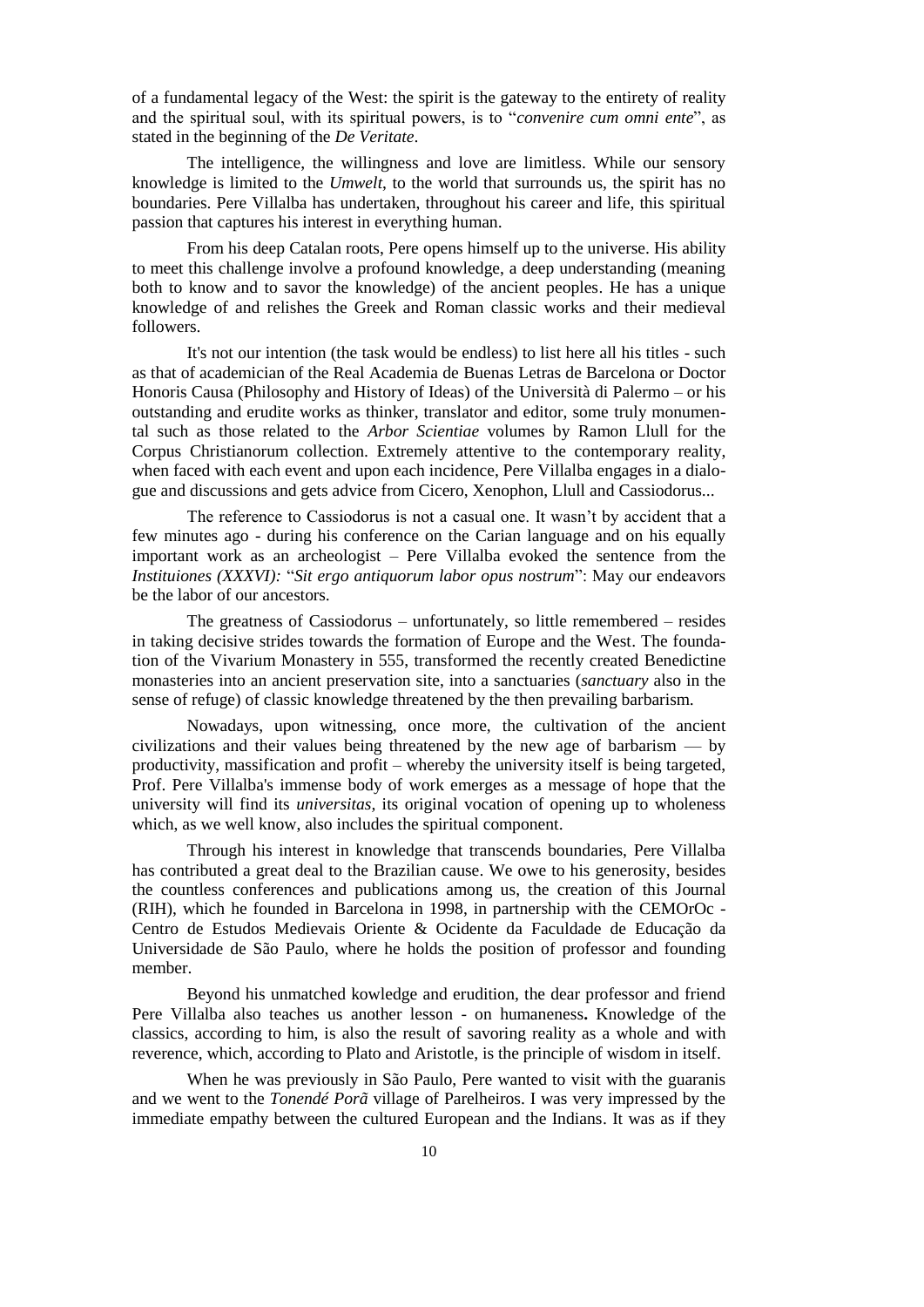had been acquainted for decades, it was like a reunion of old friends. Not one of the guaranis' human characteristics such as language, religion and the arts was strange to him.



*Tonendé Porã*



Welcome Prof. Pere Villalba (*Tonendé Porã School*)

It was love at first sight between Pere and Ará, the then four-year-old little Indian, an experience registered in "Ará - Guarani Indian", a wonderful study published by Pere about the guaranis and the city of São Paulo (http://www.hottopos.com/rih7/pere.htm).



Zu Lai Buddhist Temple (Cotia – Brazil)